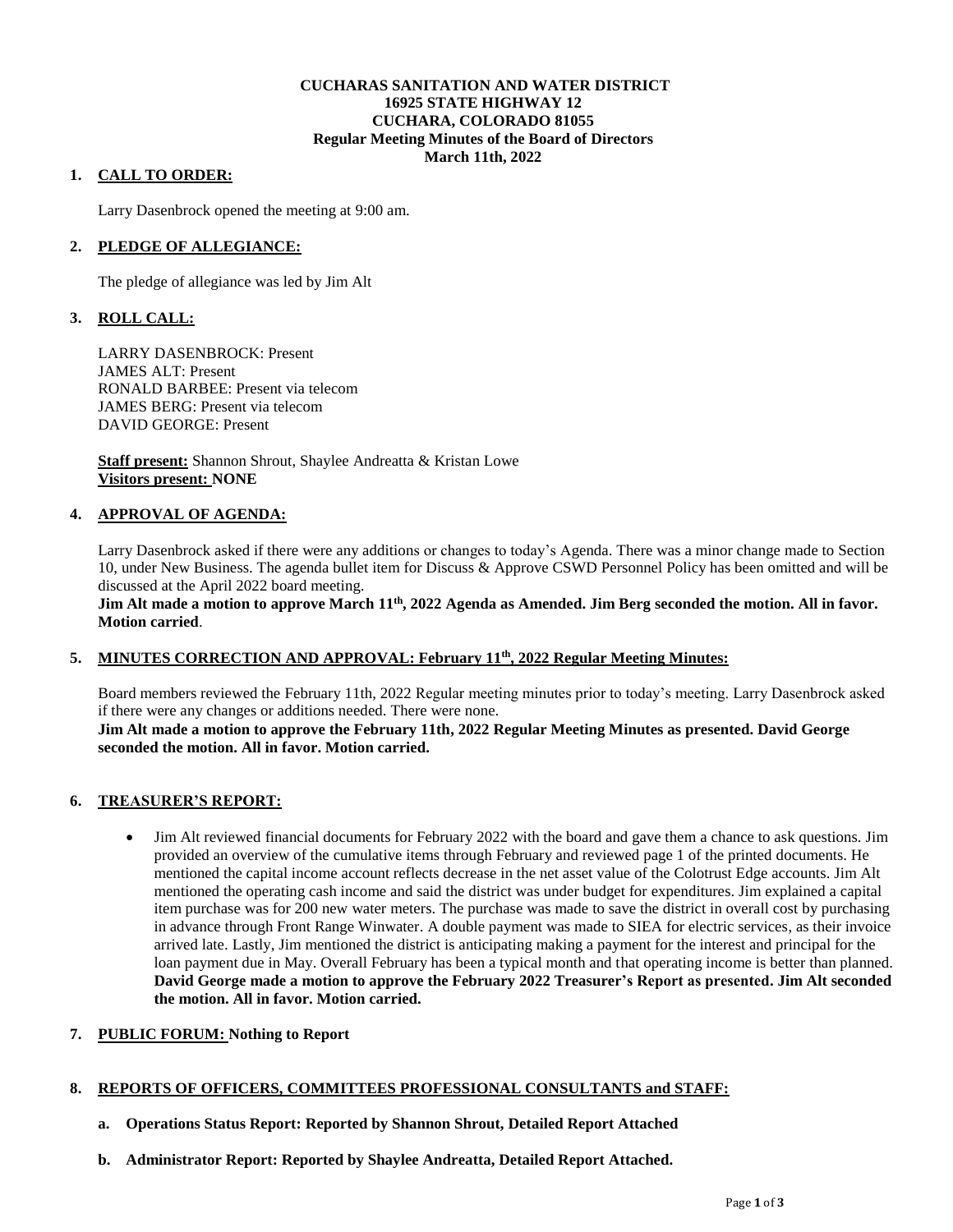## **c. Water Stewardship Committee Report:**

Jim Alt provided a brief update regarding the Huerfano County Water Conservatory District (HCWCD). He stated the collaborative shared the minutes from the meeting held on February 22nd, 2022. The minutes have been posted on the HCWCD website and that topics included the costs for Bruce Canyon and information regarding the new 50% design. He mentioned an engineer named Steve Smith has been providing his findings and sharing details at the meetings. Jim Alt suggested speaking with the CSWD water attorney, Stuart Corbridge of Vranesh and Raisch to help determine whether the district should continue to participate in the storage collaborative.

### **d. Legal Case Updates:**

Jim Berg provided an update and explained that there are no new cases and that no action is needed by the board at this time. He reviewed the email update provided by Stuart Corbridge of Vranesh and Raisch and briefly reviewed each case. Jim mentioned the board will need to prepare an agenda for the meeting scheduled with Stuart on 4/20/2022. He suggested adding HCWCD Collaborative and White Creek question items to the agenda for Stuart. Jim encouraged all board members to attend the meeting.

#### **e. Rules and Regulations Committee report:**

Jim Berg stated the Rules and Regulation's document is under review and that he has been working with Shannon Shrout and Kristan Lowe to finalize revisions needed in section 6. The committee hopes to have the section ready for approval at the next board meeting. Kristan Lowe is working to incorporate all of the documents that Rheanne Velie had been working on and merge them into one document.

### **f. Personnel Committee: Nothing to Report**

### **g. Personnel Policy Committee: Nothing to Report**

### **h. Information Technology Update:**

Jim Alt advised the board that new workstations are needed and that he has been researching options for replacement. He stated there is some doubt with the stability regarding the new Windows 11 and that Windows 10 was planning to release an updated version. Jim Alt stated he will continue to research options and reminded the board that the purchase will come out of the 10k budgeted for office (capital) improvements.

## **i. Reports of Officers: Nothing to Report**

## **9. OLD BUSINESS:**

#### **Job Safety Analysis –David George** Shannon Shrout mentioned Glenn Hillis completed his Confined Space training.

 **Collins Cole, Flynn Winn & Ulmer PLLC (CCFWU – Update Regarding Delinquent Accounts** Shaylee Andreatta provided an update. She explained the cost to file the necessary paperwork, specifically the Notice of Perpetual Lien Resolution. The delinquent customer is Amber Olsen of 488 Hill Rd and a balance of \$2700+ is owed. Board members will vote to approve to move forward with the lien process at the April 2022 board meeting.

#### **10. NEW BUSINESS:**

## **CCFWU – Letter of Engagement**

Shaylee Andreatta provided a brief explanation regarding an engagement letter received from CCFWU. She explained that CSWD previously authorized CCFWU to transfer files from Collins Cockrel & Cole. She also mentioned that she reviewed the CCFWU rates provided in the agreement. Jim Alt encouraged Shaylee and Larry Dasenbrock compare this agreement with the original.

**Jim Berg made a motion to authorize Larry Dasenbrock to sign the CCFWU Letter of Engagement for CSWD legal counsel services. Jim Alt seconded the motion. All in favor. Motion carried.** 

#### **Discuss and Approve CSWD Employee Compensation Policy**

Board members reviewed this policy prior to today's meeting. David George explained the wording regarding cost of living was based on information provided by the state of Colorado, along with the consumer price index and Social Security Administration. Berg mentioned that he found section C to be confusing and recommended removing the wording

Page **2** of **3**